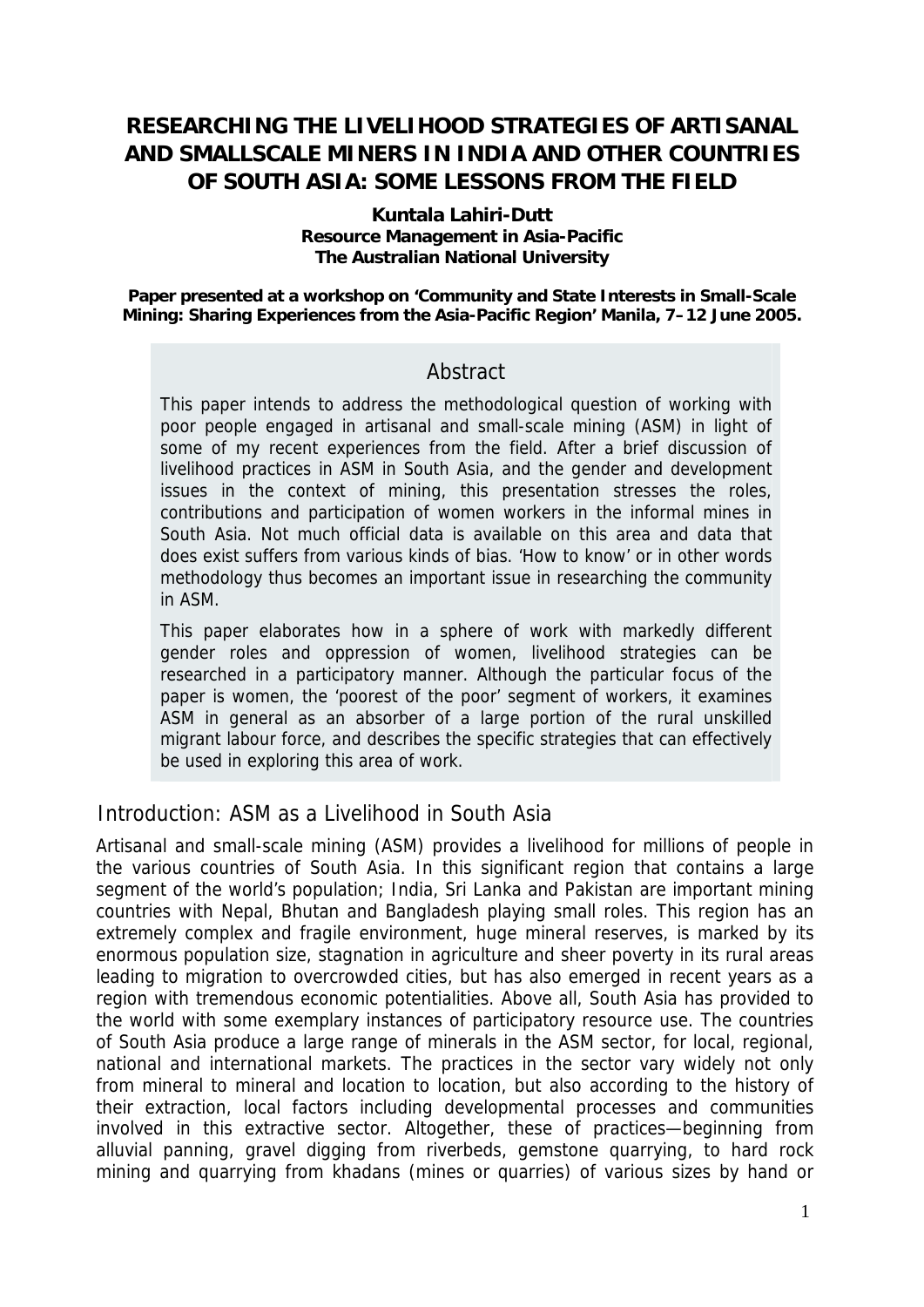machines for local, regional and even international markets provide the livelihoods for a very large number of people. Part of the ASM is legal and licensed, but some practices are either beyond the purview of the law, and hence non legal. Yet others are illegal and clandestine affairs, often operated by organised mafia but also loosely controlled by local and/or immigrant labour themselves.

It is generally claimed that ASM brings about economic development to mineralbearing tracts; however, very little of the benefits actually trickle down to the lowest level; the workers. Women, in particular, fail to receive sustainable livelihoods from small incomes generated by their work, which is often not directly covered by health and safety insurance. Whether ASM can benefit the common people in poor communities is therefore a major livelihood question in this area and indeed this question is being intensely explored at various levels. Consequently, I recently took up a project in the region with the objective, among others, of understanding the livelihood strategies adopted by women and men working in the mines and quarries in South Asian countries.

How to address the livelihoods and needs of the women and men working in ASM? If mining has to lead to a form of development that can be sustained, then there is no doubt that we must begin with the 'poor people first'. Clearly, a research process that is gender sensitive may lead to developmental interventions with enormous impacts on improving the livelihoods of millions of people in this part of the world. While gender inequality is only one area; it continues to be most prevalent at the sphere of work in South Asia where the patriarchal society tends to obscure the various productive roles women play in ASM activities. Other areas that come up in common debates around livelihood are the issues of health and safety, minimum wage and nonpayment, child labourers and issues of bonded labourers which raise important questions about the meanings of bondage. How to develop a strategy to understand this little explored area throws up a challenge to the field researcher.

The intention of my presentation is to outline some useful strategies that I developed whilst in the field to extract useful information. These are participatory, consultative and community-based approaches that help to initiate a process of not only mutual learning and dialogue, but one of changing the mindset of all stakeholders concerned. This set of methods has become significant in recent years in the field of social research as it emphasizes a 'bottom-up approach' (Whitfield and Strauss, 1998). The participatory approach is based on field visualization, interviewing and group discussions promoting interactive learning, shared knowledge and flexible yet structured analysis (IDS 1997). I have used some of these approaches before, and some have been used by others in different contexts in other third world countries.

However, these strategies tend to refocus attention on the livelihoods of women and men engaged in ASM in their productive capacities as miners, with a view of finding ways-through their own voices—to empower them and make them partners in the development process. While information from a participatory research process is valuable and useful, the process of gathering such information itself is priceless too (Guy, 1996). For each of us involved in the process, it was an enriching experience as new aspects of livelihoods emerged through the research. This is because such participatory processes: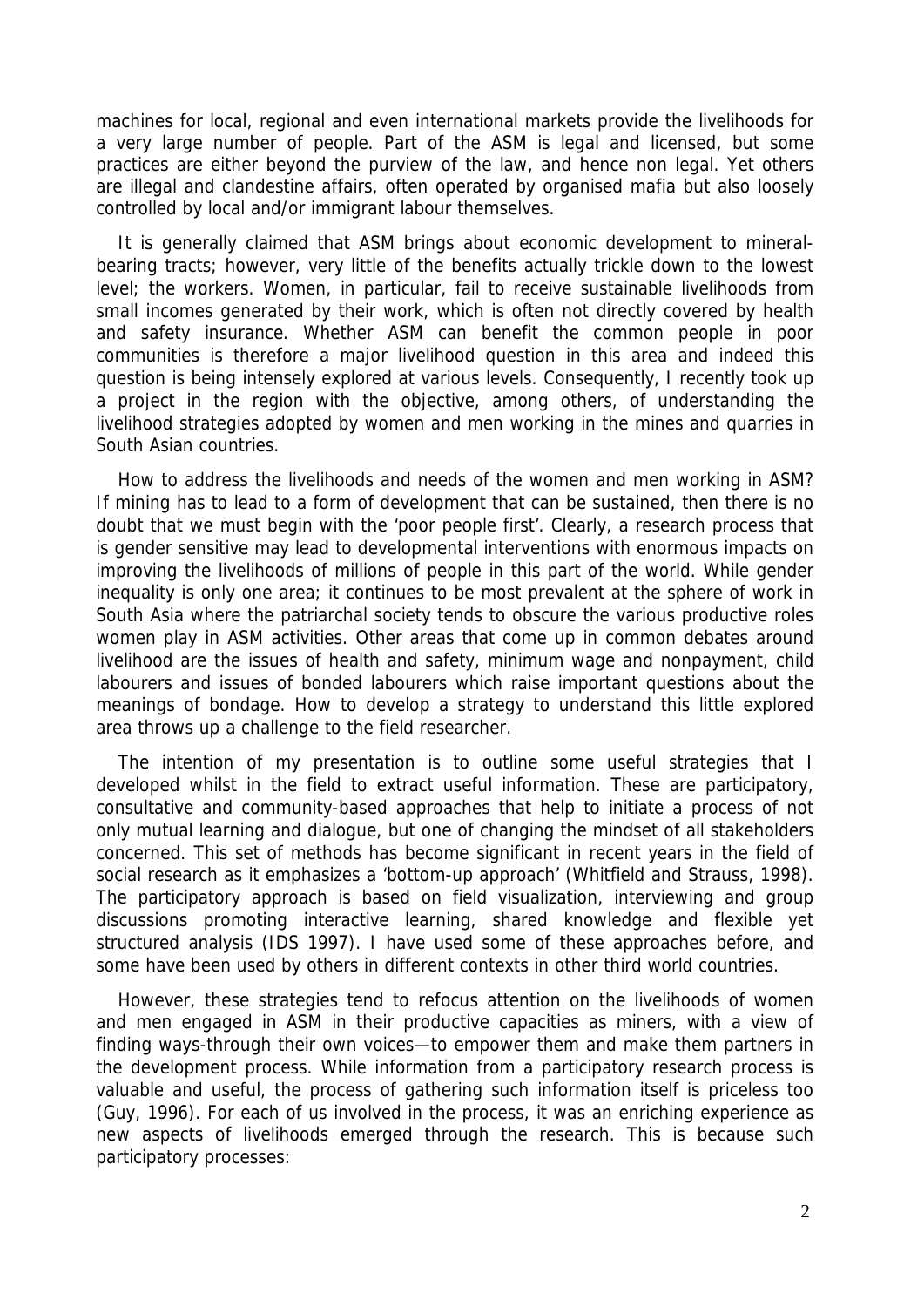- Help us to build up a greater understanding between the various stakeholders regarding each others' points of view;
- Allow members of the community to express their opinions and feelings regarding precisely defined issues, problems or opportunities;
- Help to determine how community women and men prioritise these issues, problems and opportunities in order of importance and urgency;
- Give a voice to local community members in determining policies, goals and priorities and determine their support levels for particular initiatives;
- Evaluate current laws, programs and policies, and above all,
- **End speculations about 'what community members really want'? 'What are their** perceptions'?

### Poverty of Data on Livelihoods in ASM in South Asia

In researching the livelihood strategies of such poor people, the researcher finds herself in a difficult situation; reliable data from official sources such as the Surveys of Industries, Censuses, or even National Sample Surveys are hard to come by, and even in cases where there is some information, it suffers from inadequacies and blindness of different kinds. In most cases, the presence of trade unionism is rather insignificant among the mineworkers, although the quarry/mine owners are unionised through some sort of an association which act as a pressure group.

The reasons of the poverty of data are many folds and often overlapping: first, the concept of these mines and quarries being part of the 'unorganised sector' leading to only small amounts of capital accumulation dominates the official thinking. Consequently, the various practices and structures of accumulation as well as of labour remain unexplored. The nature of ASM is such that it is put under the 'unorganised sector' of the economy, although it has its own intricate structures that vary widely from context to context. Some areas of the practices remain illegal and hence outside of the purview of 'official' data collection processes. A greater amount of attention tends to be drawn towards the larger mines; often their importance is highlighted by the creation of a separate Ministerial body such as the Ministry of Coal in India.

Second, the classification of minerals falls into different types; for example the Directorate General of Mines Safety data identifies coal and non-coal minerals whereas the Minerals Act classifies only 'major' and 'minor' minerals. The administrative responsibilities of these major and minor minerals then fall respectively upon the Central and State/Provincial governments, who see these quarries as a quick way of earning revenue. For example, to begin with, there is not yet a clear-cut definition of ASM in most countries of South Asia and often amounts of production is taken as an indicator of the 'smallness' of the mine.

Third, the conventional wisdom made popular by the mining engineers and related technocracy is that small-scale mines are also 'small' as a problematic in their impacts; in their production; in the area they cover; and in terms of the 'national good'. This tends to keep ASM hidden from other major areas of natural resource management (such as land, water and forests) in which the livelihoods of poor people have come under great scrutiny and intervention in recent decades.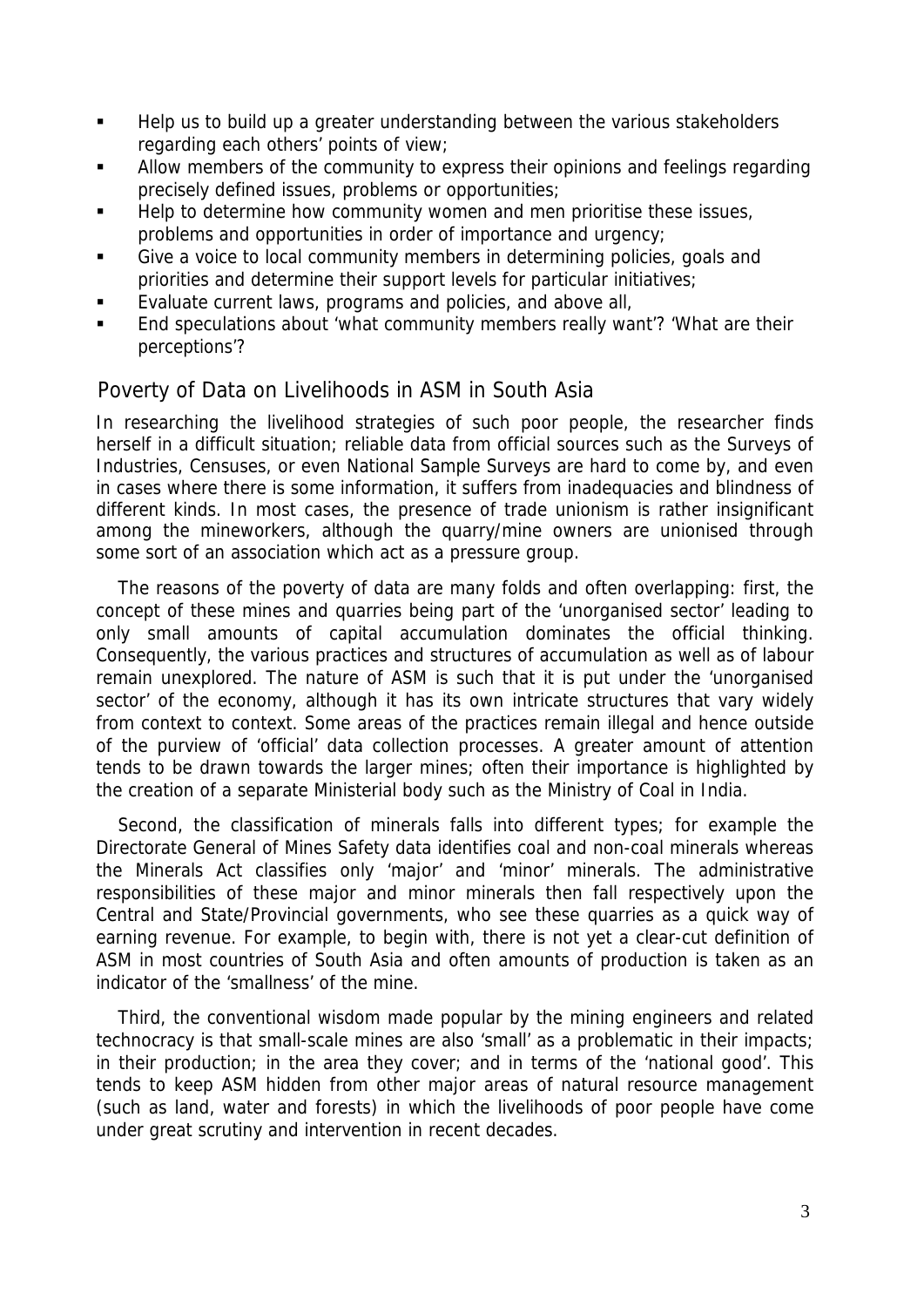Fourth, ASM, unlike agriculture or forestry occurs in a scattered and spread out form in remote locations that are difficult to access.

Fifth, the strength of anti-mining movements in the South Asian countries have originated from their successful and constructive interventions on eradicating bonded and child labour and in protecting the physical environment. Whereas some of these movements are urban-based and funded by international agencies, they also have strong local ties and are intricately networked whose national and global presence cannot be ignored.

Finally, over the years of complete neglect of social and environmental concerns during which environmental awareness has also risen top the fore, 'mining' in entire South Asia has come to be associated with the image of a 'dirty' industry, a highly polluting and inhumane process that needs to be stopped at all costs, for which alternatives do exist, and that hardly benefit the poor people.

As a combined result of all these factors, the information on the livelihoods of quarry workers is still rather scanty and incomplete, and often based on gross estimations arrived from localised studies or sample surveys. The researchers' personal training or subjective bias tends to come out rather clearly from these studies.

Clearly, livelihood research in ASM has to be contextual, and has to involve the various stakeholders or interest groups including the research community. It can be viewed as an entry point into a large thematic area of which little is available in the public domain. By looking at people as active agents in organising the system of resource use in practice, it provides a research in a timeframe that extends into the past, and reflects the raw material from which a more rational use of resources can emerge. This research has the ability to perform the social role of providing an input into the economic development process to serve as a vehicle for public participation in decision-making. At the same time, the process of understanding itself may be rewarding to the researcher.

#### How to Know? Research Methodologies for ASM

The field methods chosen for ASM research reflect the philosophical standpoint of the researcher. Since the 'self' (the researcher herself, with her own bias, beliefs and outlook) is the key tool in field surveys, how, in the social context, one sees the population: as objects (the 'universe') of study or subjects of research as different and 'other' than the 'self'? The conventional field surveys in ASM research presuppose the study population as 'other', based purely on difference, but do not address the basic issue of the human self constructing this 'other'. The notion of the other cannot lie only in difference; if so, there is really no difference in acknowledging the otherness of a rose plant or a zebra and that of a person and her/his livelihoods and needs (Sarukkai, 1997). We do, rightly, make a distinction between observing the behaviour patterns of a community of zebras and a community of people. If the field survey is to go beyond mere observation and categorisation, then the thematisation has to be put in an ethical domain.

The sampling-based questionnaire methods, adopted for quantitative surveys on the field emanate from the philosophy of positivism, building up an objective and rational epistemology in order to specify humans into things and deny any ethical relation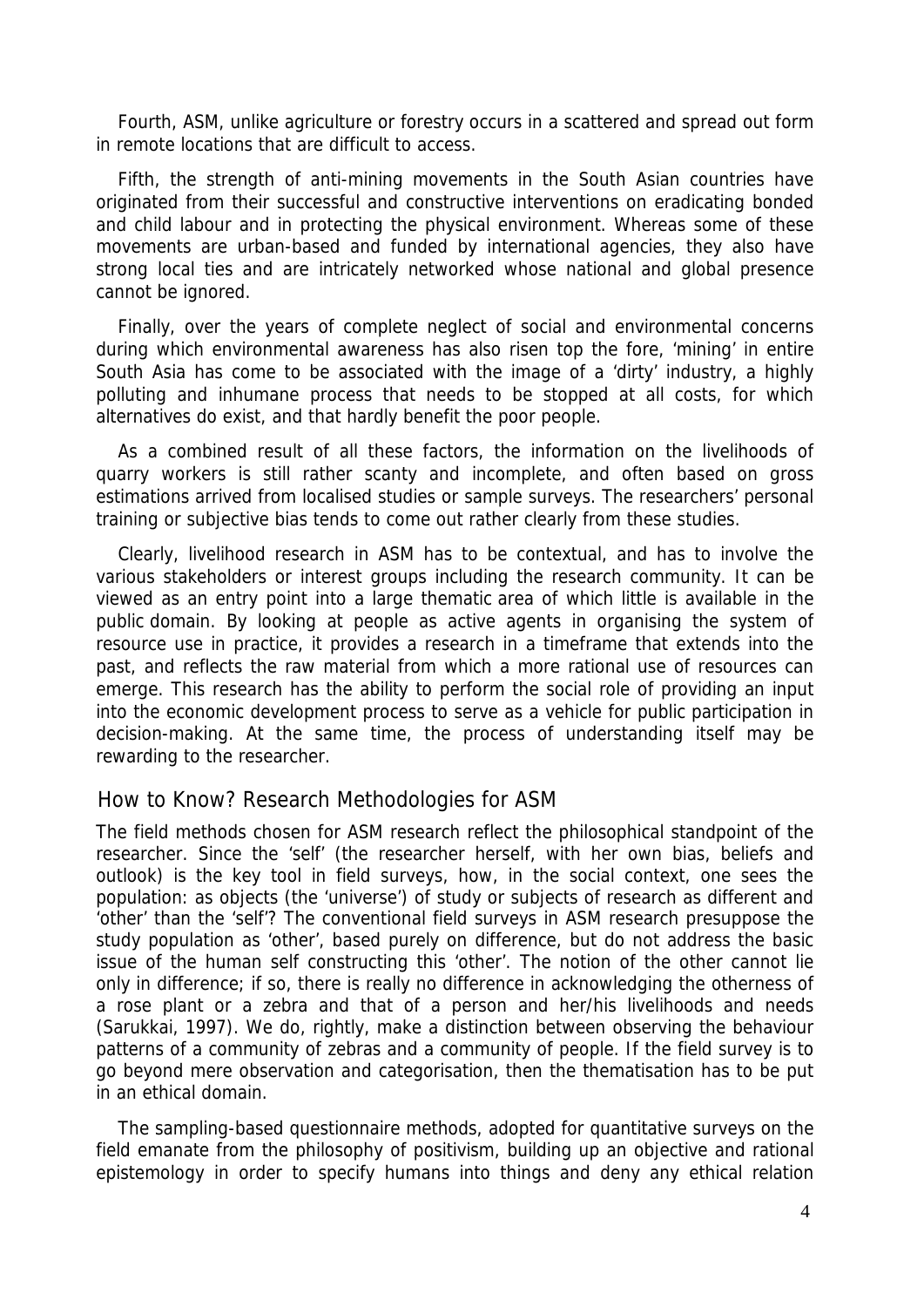between the self and the other. In ASM research, where the official data is often unreliable and some of the practices are covert, the use of questionnaire-based field methods may lead to ambivalent results that are inconsistent with ground realities.

The participatory methods I am suggesting thus are clearly opposed to the use of a set of pre-determined questionnaires. They originate from Chambers' various works (see for example his 1993) during 1990s leading to a dialogue instead of conflicts of interests among the various stakeholders.

### What is the Livelihoods Approach?

'The idea of "livelihood strategies" concentrates on the process by which families construct portfolios of activities (Valdivia et al., 1996), and the social relations in order to improve their well-being (Kusterer, 1989), or cope with crises' (Valdivia and Gilles, 2001, P.7). The word 'livelihood' means the command an individual, family or other social group has over an income/or bundles of resources that can be used or exchanged to satisfy its needs. This may involve information, cultural knowledge, social networks, legal rights as well as tools, land or other physical resources (Blakie et al, 1994).

The difficulties of survival of ASM workers arise from poverty and hardship; the work itself as well as the extremely poor environmental conditions that offer little alternative resources for subsistence. Despite the poor environment and obvious vulnerability, all ASM workers have well established livelihood strategies that help them to survive. These livelihood strategies are characterised by highly diversified options for income-generation, work in the quarries are most often combined with farming, livestock, fishing, petty trading and working as agricultural labour. However, for the extreme poor, these strategies merely permit survival and do not enable them to accumulate sufficient assets to overcome their poverty (ISPAN, 1995; Elahi et al., 1991).

Livelihood strategy is thus linked with diversification of income and assets (Datta and Hossain, 2003). The livelihood strategies of poor women and men are more complex if they have a lower level of capacity to maintain sustainable livelihood with a single source of income without much diversification. The situation gets worse in cases of exclusion from the mainstream services and infrastructure. Livelihoods of ASM workers are more secure when households have secure ownership of or access to resources and income-earning activities, including reserves and assets, enabling them to offset risks, ease shocks and meet contingencies such as a sudden loss of job.

#### Taking up a Participatory Research

Taking up a participatory learning/research program with women and men requires the upsetting of many existing myths and legends about gender codes (such as 'women should remain silent, 'it's the men's job to talk about what the future should be like for all of us' or 'why, doesn't taking care of the needs of the whole community automatically take women into consideration?' and even: 'huh, this is all western feminist stuff. Our women accept what we decide to be the best for them'). The project I took up challenges these notions by asking: 'what learning is accomplished by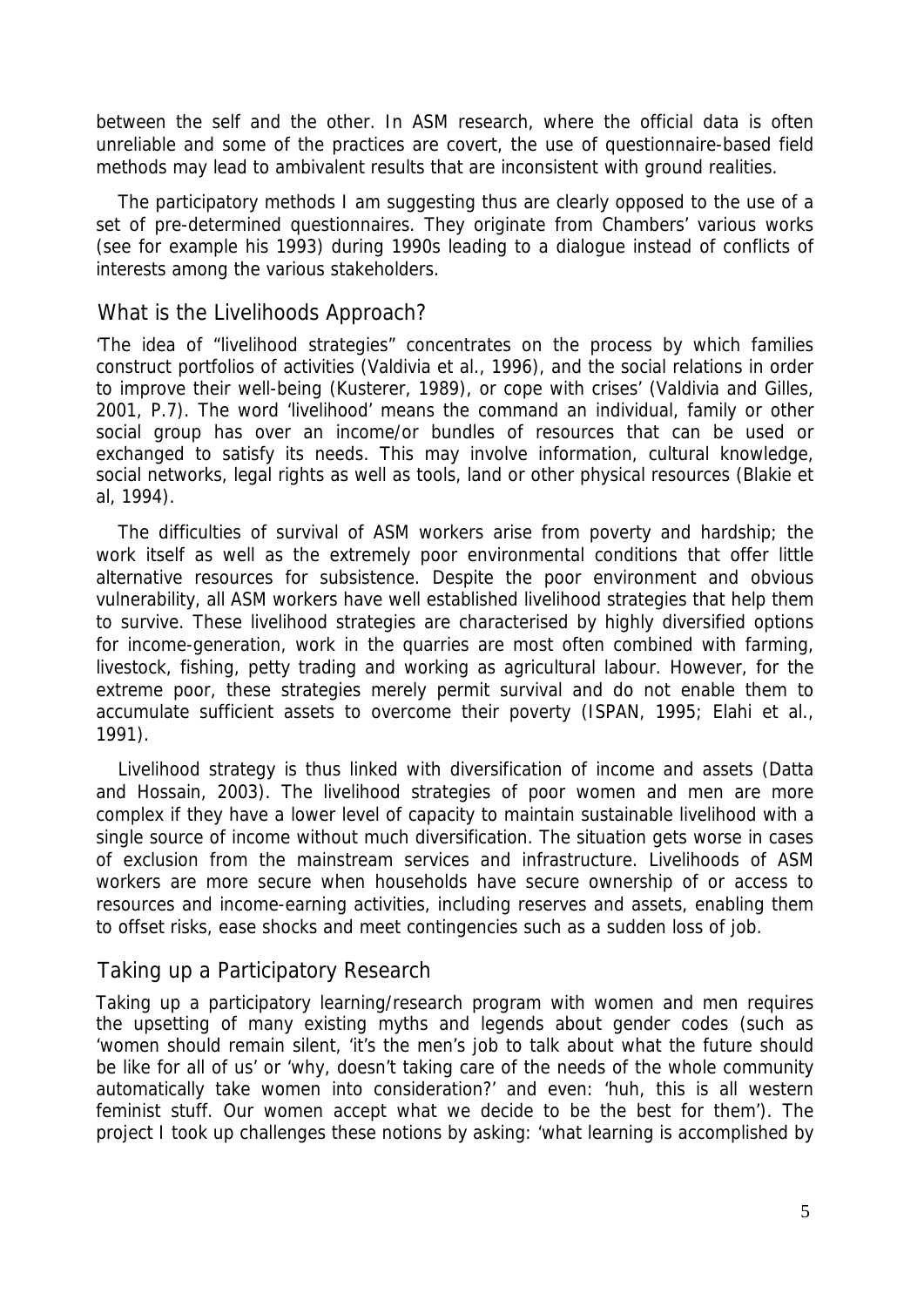involving only men? What changes are envisaged/determined, by whom and who gets the benefits?'

There are many methods of obtaining information concerning community livelihoods. Some methods use pre-existing information about the general community and/or segments of the population. Other methods involve written or verbal responses to requests for information. The selection of a particular method (or methods) depends on the nature of the questions being asked, the availability of participants or existing information, the resources available to conduct the assessment, and the experience and skills of the personnel involved.

Besides collecting official data, I conducted my South Asian project primarily through the technique of Focus Group Discussion (FGD). This is also called the Nominal Group Method (NGM) since the members of the group are nominated in one way or another. For our purpose we shall call it FGD. This is actually a structured workshop in order to obtain the views of a wider range of participants (Krueger, 1988). The workshops in each mine site were in the nature of structured group settings, each composed of a small group of women and men with shared views regarding their lives, barriers to services, or needed programs.

In each location, I used the help of local organisations such as a local Community-Based Organisation (CBO), a local Non Governmental Organisation (NGO), or Mineworkers' Union or Mine/Quarry Owners' Association.

This approach consists of a group responding to a series of pre-defined questions. All ideas and opinions were recorded, on the flip chart as well as on tape. We did not try to coalesce or combine problem statements, or interrupt the speaker at any point of time. On the other hand, we encouraged them to let others complete their statements. The questions were more or less as follows and were circulated among the group members beforehand in English and in the local language. We also put them up on a flip chart during the discussion. However, we added/changed some of these questions as our conversations progressed. Overall, the idea was to first understand the division of labour between men and women, the sources of income, financial responsibilities in the household, access to and control of resources by men and women, and their participation in income generating activities.

In each group discussion, I followed the steps as given below:

- Getting involved through brief introductions;
- **Acquiring profiles of those present;**
- **EXEDENT** Achieving identity through opening up of the experiential worlds;
- Doing activities such as talking, making jokes and at the same time keeping the points of enquiry in mind;
- Experiencing the worlds as experienced by the others;
- Refining and reshaping the concepts as we moved forward in the research process;
- Finally, distancing myself and generalizing effectively from the mass of information gathered and analyzing and writing the report objectively.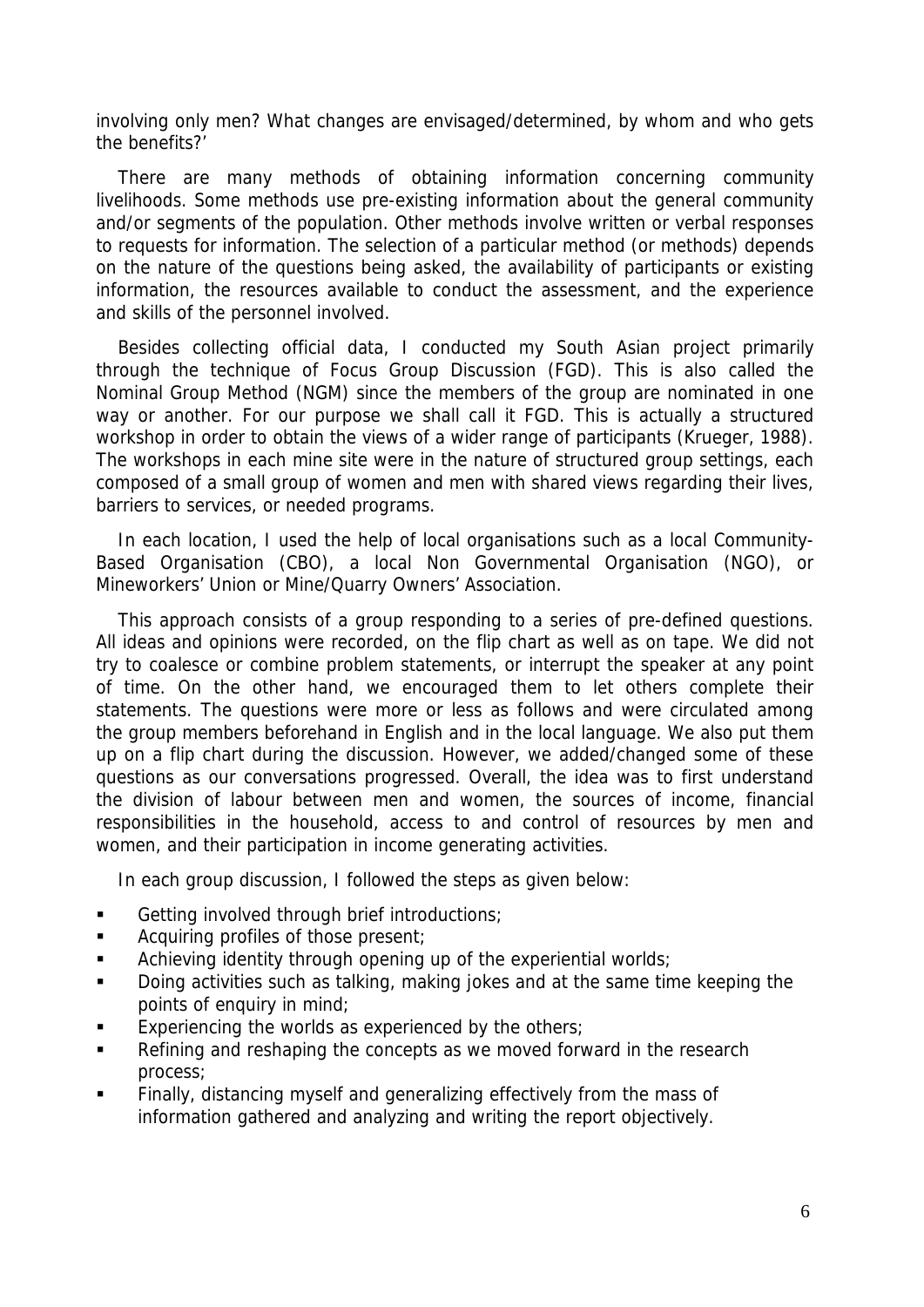## Focus Groups

I selected the focus group method after carefully evaluating its various positive and negative aspects. I chose this because the information we wanted from our participants would have been difficult, if not impossible, to obtain using other methodological procedures. As this method has evolved, it has been widely used in recent years in tapping human tendencies, attitudes and perceptions. Focus groups typically have five characteristics or features. These characteristics refer to the ingredients of a focus group: a). the people, who b). possess certain characteristics, c). provide data, d). of a qualitative nature, e). in a focused discussion. Focus groups are composed of people who are similar to each other. In our case, we selected the participants from nearby village clusters, that is, they all lived in the same area. However the groups varied by age, occupation, background, ethnicity and income levels. These groups produced data that is of interest to the audience here. We did not try to reach consensus or an agreeable plan in the discussions, but essentially engaged in brainstorming activities. The qualitative data these discussions produced provide insights into the attitudes, perceptions and opinions of participants. These results were made possible by our soliciting through open-ended questions where participants were able to choose the manner in which they responded. In the natural environment we created, participants are influenced by and influencing each other. I served several functions as a researcher in these group discussions: moderating, listening, observing, and eventually analysing using an inductive process. This process helps to build up an understanding gradually rather than confirming a preconceived hypothesis or theory. However, we tried to stay focused on the relevant questions and topics of discussion.

The focus group technique is robust and handy and can be used at different points of time, before, during or after the program begins. The crux of the qualitative research that it engages in, and its claim to validity, lies in the intense involvement between researcher and the participants, resulting in a more in-depth analysis than formal quantitative research can produce. Validity is the degree to which the procedure really measures what it proposes to measure. Do the results look valid? Are they confirmed by future behaviour, experiences or events? However, in most cases, the focus group results are trustworthy and can even be projected into the future to some extent.

### Sensitisation through Research

The research I did can be described as a 'sensitising concept' from the research participants' perspective, in using their languages or expressions, and sensitizes both the researcher and the participants. A sensitising concept 'gives the user a general sense of reference and guidance in approaching empirical means…(and) merely suggest(s) directions along which to look' (Blumer, 1954, p. 7). The sensitizing concept is the meaning that arises among the people we take the research process to. The sensitising concept allows us to see those meanings that people attach to the world around them. Such a concept allows the researchers, in this case the working group of the community empowerment department that stayed with me throughout the discussions, to sensitise her/him to a particular category of data about which little was known initially. The intention is to highlight the unique properties of those data. Sensitising concepts are useful when we do not know enough about the social setting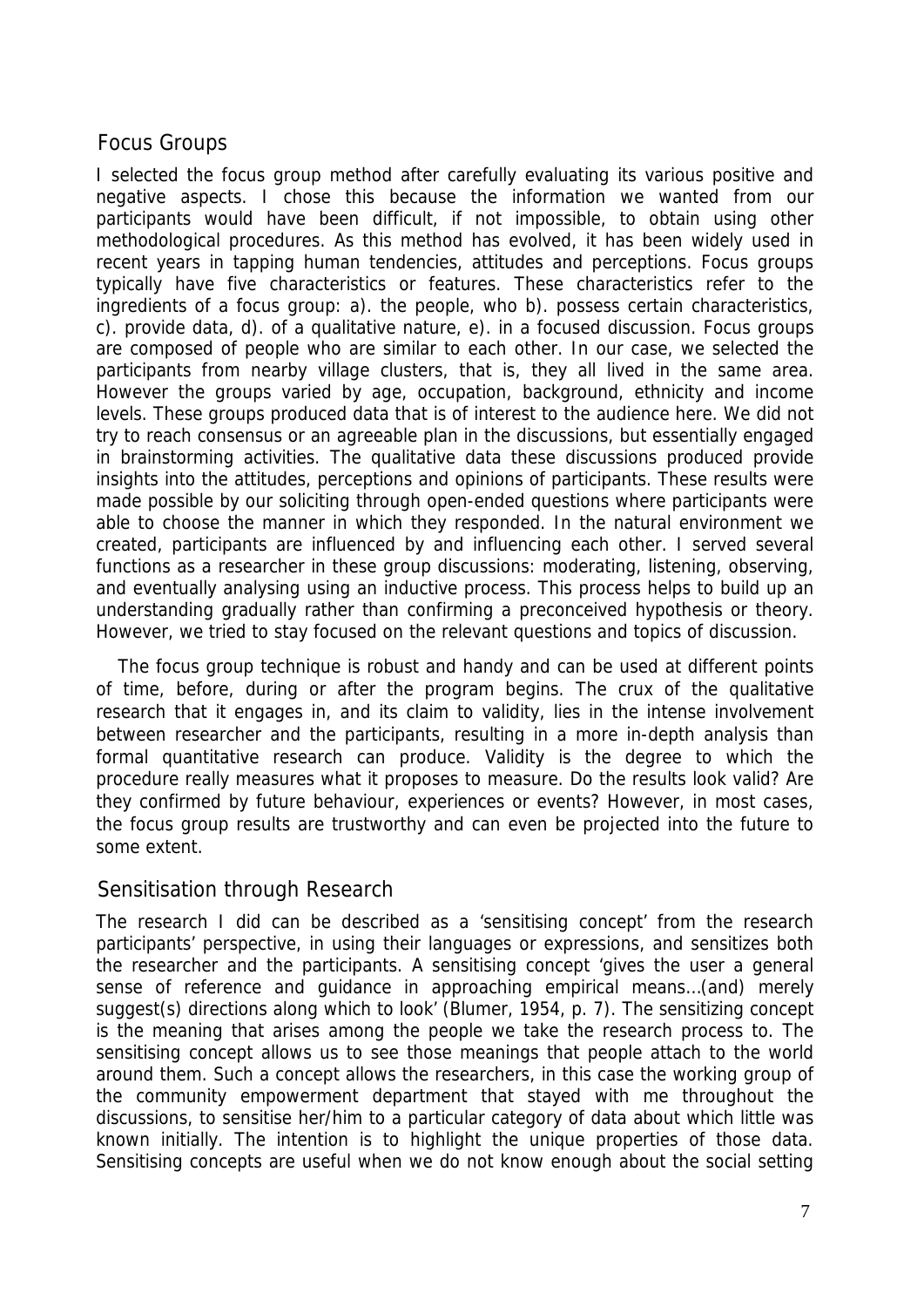or group of people to 'identify relevant problems and hypotheses' (Becker, 1958, p.653). For many of the staff of the local NGOs as well as those in the mines, the research process was an educative or a sensitising one; a starting point for thinking about the different livelihoods and needs of women and men in the community, and I hope the process of sensitisation would eventually lead to greater recognition of these needs in future programmes. Similarly, a sensitisation took place among the participants as well; many focus group members came back to me to record this point. Sensitising concepts, unlike commonsense concepts, are always the foci of analysis and always treated as tentative. They are constructs gelled from the innumerable comments offered during the process of discussion.

One path in developing sensitizing concepts is the use of Focus Groups as tools. These groups are brought together by the research investigator to come up with ideas and solutions. The social landscapes are usually filled with artificially created stereotypes of gender roles that vary from person to person and also from culture to culture, and hence often it is imperative for us to sift through the shared experiences of everyday life and create the meanings that are necessary for analytical purposes (Hoonard, 1997, p. 26). Thus, at the end of each group discussion, I took it upon myself to construct the sensitizing concepts by finding similar or common elements among the various topics elaborated through the discussion process. They referred to the general, rather than the unique, and thus made cross-cultural understanding possible. It was thus a deliberate attempt, at the end of each group discussion, to move some distance away from the everyday world but also a distance from the subjective views of the world as expressed in the discussions by women.

#### **Sample Questions**

Historical problem issue description: To help understand how the community became what it is today and to provide insight into the kinds of resources to collect and weed through, we asked about their past. Questions included: How long have you lived here? Where did you live before? How did you end up here? What was your father's occupation?

Individual problem issue description: What are your thoughts on this kind of work? What are the biggest constraints in making this job easier? How do you envisage that the conditions will change? How do you think that the mining company can benefit you? What schemes and projects did the Government offer to you for personal development? Did they address your needs? What specific projects do you want the company to take up for you?

Overall problem issue description: What in your view are the strengths of the community? What broadly are its weaknesses? What are the general needs of you and your colleagues? What in your view are women's specific needs in your community? How are the current programs addressing women's needs? Is there a gap that you would like to raise here? In what ways do you think ASM and work in the quarries will benefit women? What should these projects try to achieve?

Group problem issue description: Following the individual statements, the group was invited to clarify and elaborate on the issues presented. I often tried to merge similar issues, with permission from the persons who made the suggestions.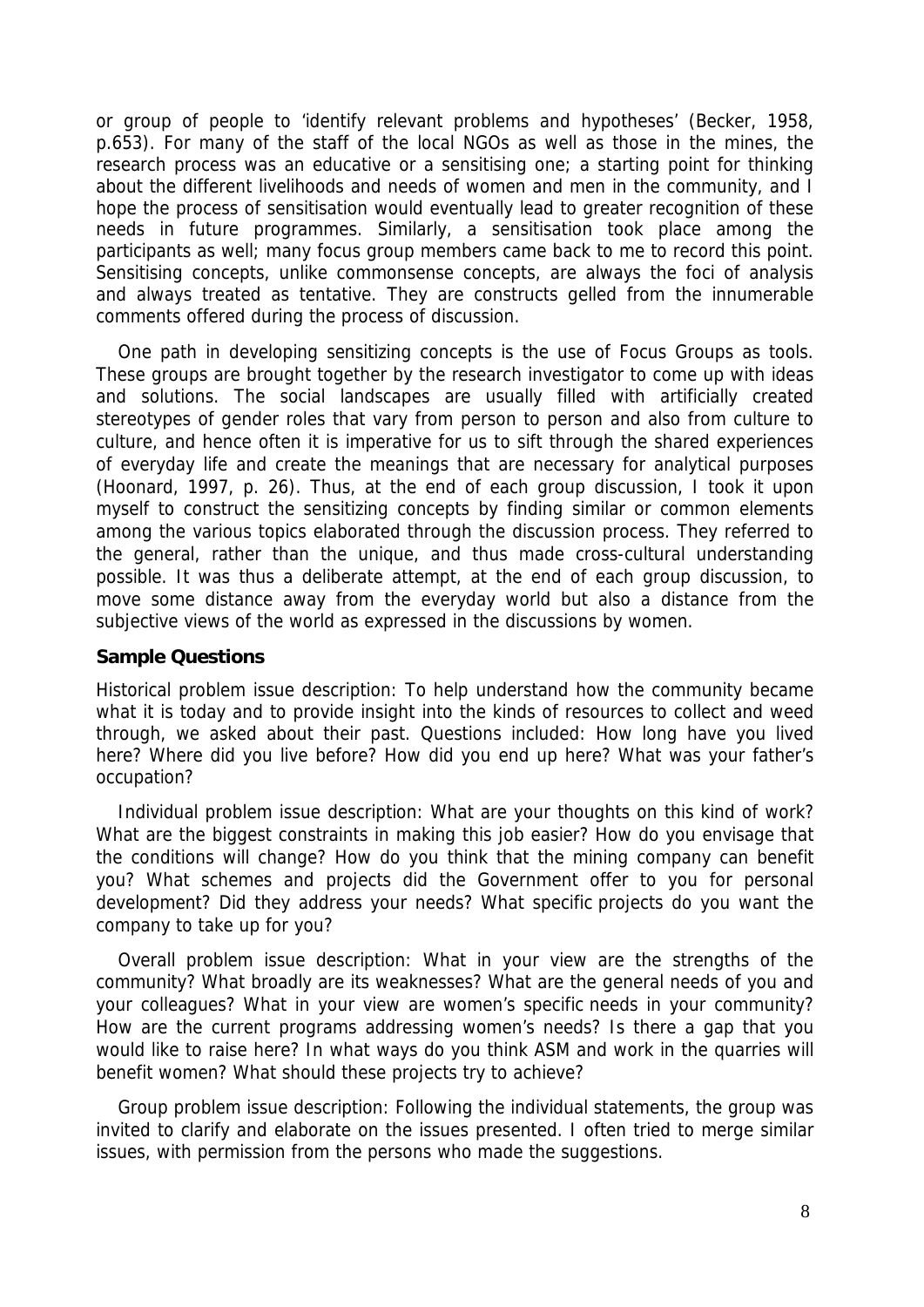### Selection and Ranking

The group members were then asked to select 5–6 items that they feel are most important to them. For this, they needed some time to think the things over. This was usually an overnight time period during which all participants were encouraged to speak about the events in the FGD with their peers and friends in the neighbourhood. They were also asked to reflect upon what others pointed out besides these additional discussions before attending the next day's meeting.

We contemplated for a while the question of participation; who should be involved in these assessment FGDs? It was decided that all the women and men from the communities and villages were welcome, invited and encouraged to participate in the group discussions. The individuals from whom information was sourced were of course to be selected from the populations to whom the results will be applied. The coverage was as wide and large as possible. The most important rule was: 'Don't leave anyone out!' so we tried to ensure that news went out into the community; that the meetings were well-publicised and all were encouraged to attend. A broad representation of women including different ages, education levels, ethnic groupings and incomes from the community was eventually obtained. This largely enhanced the credibility of the process undertaken and the results obtained.

In addition, I used some social indicators and the key informant methods. Both are relatively simple and inexpensive tools. The social indicators approach is based on descriptive statistics in public records and reports such as the census or welfare reports lying with the government or the mining company.

The key informant technique involves interaction with selected community leaders and agency representatives to estimate the needs of workers in the ASM community. This ensures the possibility of acceptance of any future worker-oriented programs that the Government or mining companies might offer by the community and potential popularity of them. The process of discussion and interaction with me also establishes and strengthens lines of communication with the company owners and their personnel who are usually not in direct contact with the workers' lot. I made personal visits to talk with individual women and men about the key gender needs perceived as urgent by women of the villages surrounding the mining operation areas.

Information collection took place at two levels: group and individual. The groups consisted of about 10 women and a few men workers belonging to different ethnic/cultural/social/economic backgrounds from the same village cluster. This helped me identify the needs on a local basis. I meet with each group twice to be able to identify definite trends and patterns in perceptions.

At the individual level, I met up with local key persons or resource persons, both women and men, seeking their advice and opinions through intensive personalized discussions. Besides local women and men, I met up with the existing civil institutions and groups, again with similar questions. Analysis of the data, in this case, meant threading through the various opinions and thoughts that emerged and were recorded.